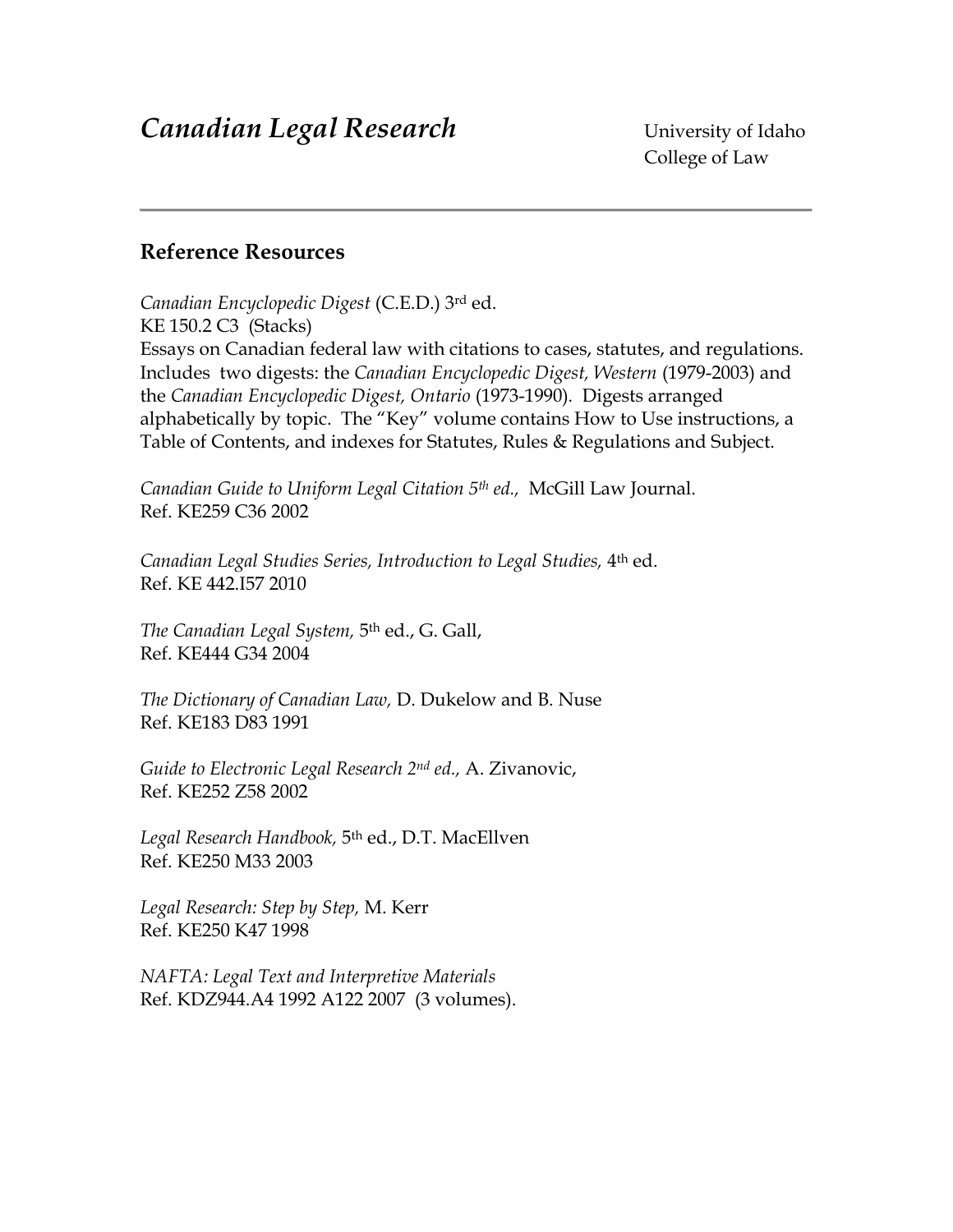# **Constitution**

The Constitution Act, 1867, is composed of more than thirty acts and orders that have been passed since the 1867 act. For example, the passage of the *Canadian Charter of Rights and Freedoms* in 1982 significantly altered the substantive rights and freedoms of individuals and groups in Canada. The *Canadian Statute Citations* volumes of the *Canadian Abridgment* can be used to search for cases that have interpreted the provisions of the Constitution Act and the Canadian Charter.

*Annotated Canadian Charter of Rights and Freedoms*  KE4381.5 C36 2005 Provides annotations to court decisions interpreting the provisions of the *Canadian Charter.*

*Constitutions of Canada, Federal and Provincial,*  Edited by Christian Wiktor and Guy Tanguay KE4128 C33 1987 4 volume looseleaf last updated 1987 Volumes 1 and 2 reprint the various acts and orders that constitute the Canadian Constitution; Volumes 3 and 4 reprint the provincial constitutions.

P. Hogg, *Constitutional Law of Canada, 5th ed.,* Hogg KE4219 H64 2006 2 volume updated looseleaf.

# **Statutes and Regulations**

# **Federal**

Federal statutes passed by the Parliament of Canada since 1867 are compiled in the *Revised Statutes of Canada, 1985 (RS.C. 1985)*. Six revisions to the *R.S.C.* were made in 1886, 1906, 1927, 1952, 1970 and 1985. The *R.S.C.* contains the statutes in force, in English and French, as of December 31, 1984. Five supplements contain legislation passed between 1985 through 1988. Since 1988, the *Statutes of Canada (S.C.)* updates the legislation passed in annual volumes.

Regulations created by government agencies under the authority of an enabling statute are called Statutory Orders and Regulations (S.O.R.). Federal regulations were last compiled in 1978 in the *Consolidated Regulations of Canada* (C.R.C.). Provincial regulations are compiled at differing intervals. The Law Library does not collect federal or provincial regulations.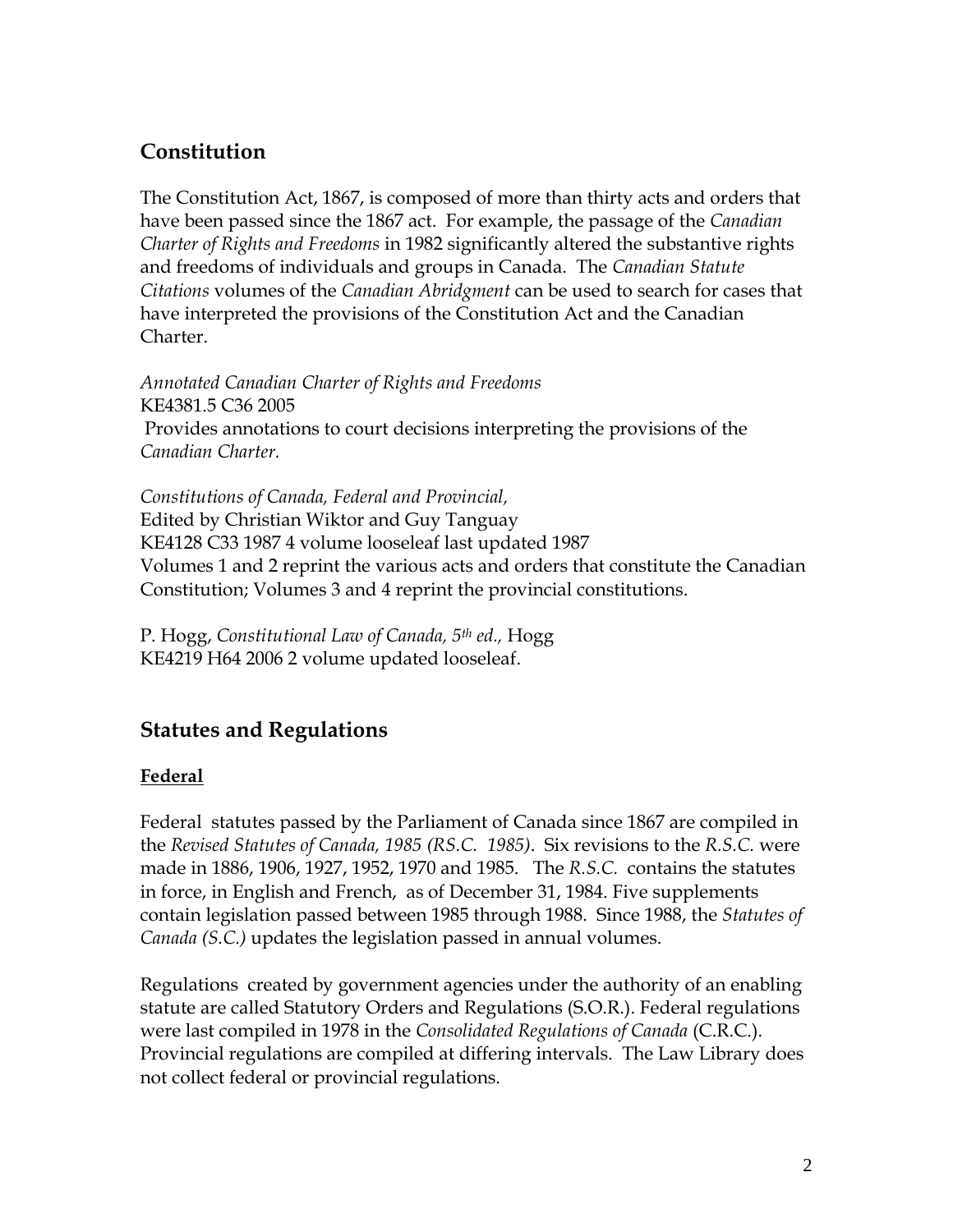## *Canadian Abridgment* KE173 C3 and KE173 C32

To search for cases interpreting statutes from 1936-1986, use the *Statutes Judicially Considered* volumes of the *Canadian Abridgment.* From 1987, use *Canadian Statute Citations* volumes of the *Canadian Abridgment* (KE173.C3 C34). To find the legislative history of a statute, use the *Canadian Current Law: Legislation* volumes of the *Canadian Abridgment.* Not updated after 2002.

#### *Canadian Legal Information Institute* <http://www.canlii.org/en/ca/>

Links to legislation, courts, boards and tribunals, frequently consulted documents, relevant external links.

*Canada Gazette* <http://www.gazette.gc.ca/index-eng.html>

The *Gazette* is the official newspaper of the Canadian government, providing updates for federal statutes and regulations. Organized in three parts including:

**Part I**: published every Saturday, Part I contains all public notices, official appointments and proposed government regulations in addition to miscellaneous public notices from the private sector that are required to be published by a federal statute or regulation.

Part II: published every second Wednesday, Part II contains all regulations that are enacted in addition to statutory instruments such as orders in council, orders and proclamations. Only government departments and agencies publish in Part II.

**Part III**: published as soon as is reasonably practicable after Royal Assent, Part III contains the most recent public acts of Parliament and their enactment proclamations.

*Revised Statutes of Canada* (*R.S.C. 1985)*

KE89 1985

Federal statutes, in English and French after 1969, passed by the Parliament of Canada since 1867. Arranged in alphabetic chapters (A – Y). Five supplements update legislation from 1984 to 1988. *Statutes of Canada (S.C.)* update after 1988 in annual volumes.

*Statutes of Canada* (S.C.) KE89 Department of Justice <http://laws.justice.gc.ca/en/index.html>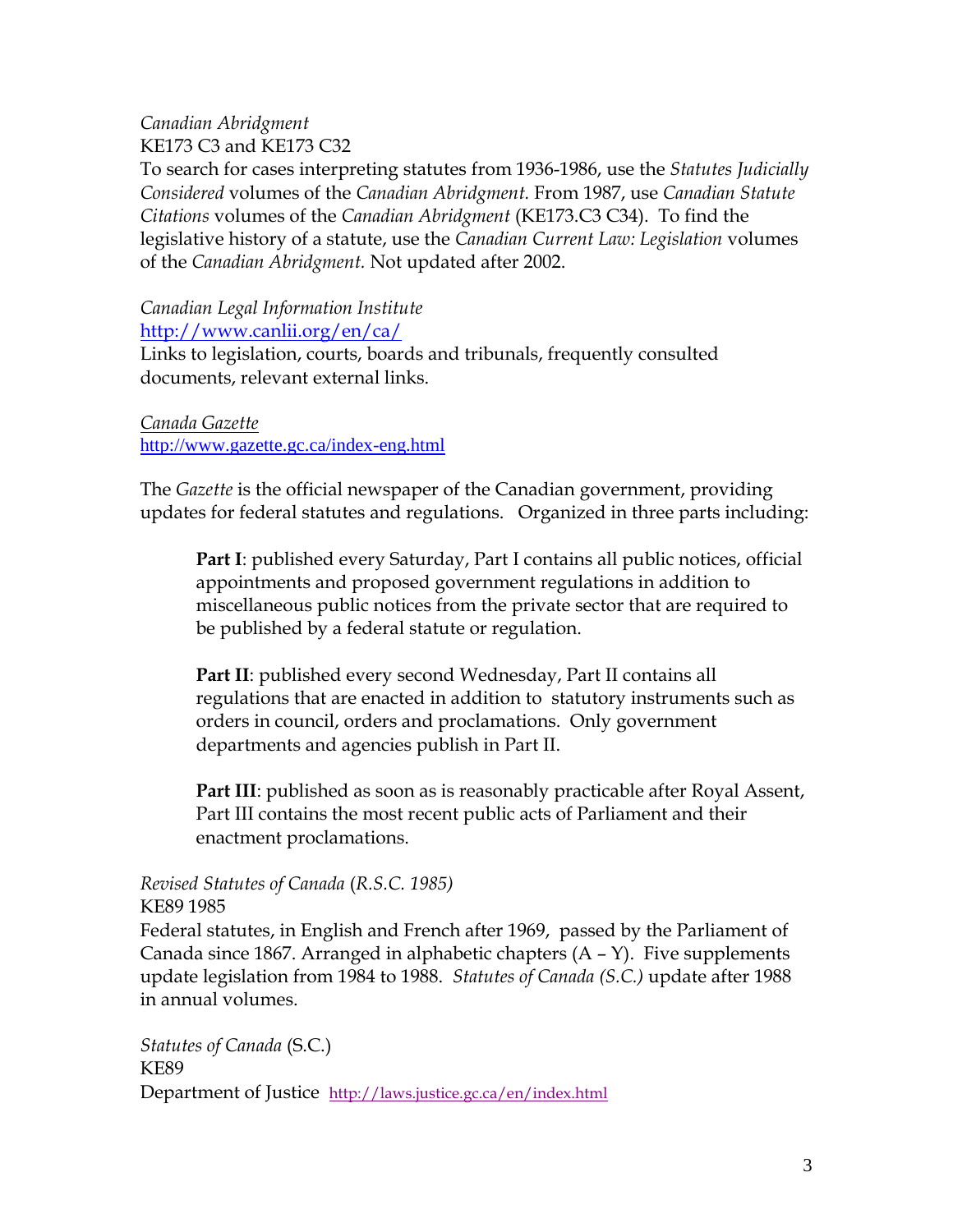Annual volumes update the *R.S.C. 1985.* Acts are arranged chronologically in order passed. Table of Contents lists acts alphabetically. Last volume for the year contains an Index and Table of Proclamations. After 1969, the text of statutes is given in English and French.

# **Provincial**

*University of Toronto Bora Lasklin Law Library* <http://www.law-lib.utoronto.ca/canleg.htm>

Lists provinces with links to debates, bills, statutes, regulations, The Gazette and journals, voltes and proceedings.

*Statutes of British Columbia (S.B.C.)* KEB39 A25 Annual volumes, 1992 - current. Acts arranged chronologically. Tables list Acts according to bill number, chapter number and alphabetically.

*Canadian Legal Information Institute*

CanLII [\(www.canlii.org\)](http://www.canlii.org/).

Links to provincial statutes and regulations. Managed by the Federation of Law Societies of Canada.

# **Case Digests and Reporters**

Canadian courts operate under a two-tiered system, consisting of federal and provincial courts. The federal court system is composed of the Supreme Court, the Federal Courts (appellate and trial divisions), and the Tax Court of Canada.

There are two types of provincial courts: The Provincial Superior Courts with federally appointed judges and The Provincial Courts with provincially appointed judges. The Provincial Superior Courts consist of an Appellate Division (Court of Appeal) and Trial Division (Court of Queen's Bench), County or District Courts, and Surrogate Courts. The Provincial Courts usually consist of youth and family courts, criminal courts, and small claims or civil divisions.

There are variations between the names and structures of the provincial courts. The law library does not own any provincial reporters. Selected provincial court cases are reported in the *Dominion Law Reports*.

*Canadian Abridgment* KE173 C3 and KE173 C32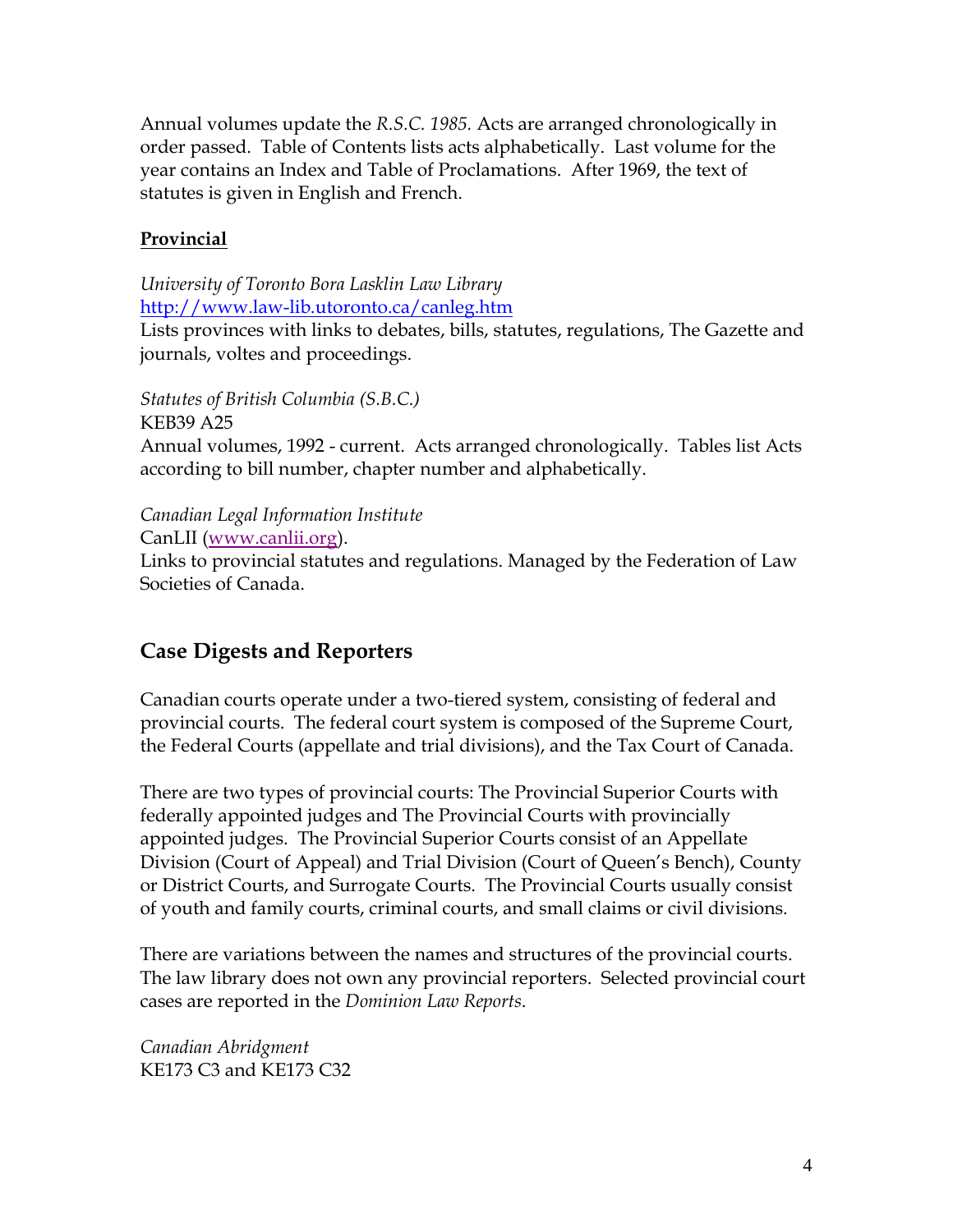Finding aids for the *Canadian Abridgment* include a Table of Cases, Table of Statutes, Words and Phrases, Topic and Key classification system and an *Index to Canadian Legal Literature* with citations to treatises, articles, annotations, government publications, and CLE materials. Use the volumes for *Canadian Case Citations, 1867-1990,* to find the history and judicial treatment of cases. Not updated after 2002.

*Guide to Research Using the Canadian Abridgment,* R. Blackburn and M. Silverton Ref. KE173 B52 1990 Guide for using the *Canadian Abridgment.*

*Canada Supreme Court Reports* (*S.C.R.)* KE140 C2 1876-present: official reporter for Canadian Supreme Court cases 1923-1969: Set was titled *Canada Law Reports: Supreme Court*.

*Canada Federal Courts Reports* (*F.C.)*

KE142 A2

1970-present: official reporter for Canadian Federal Court decisions. Includes selected Federal Court Trial Division decisions.

Pre-1970: decisions available from the *Canada Law Reports: Exchequer Court Reports* (*Ex. C.R.).*

*Dominion Law Reports* (D.L.R.) KE132 A23 and KE132 A24 Unofficial reporter for federal and provincial court decisions. Includes *D.L.R. Annotation Service* to update judicial treatment of a case. The Law Library owns vols. 1-150 (3rd Series) and vols. 1-124 (4th Series) covering 1969-1995.

*Canadian Legal Information Institute* - **CanLII** [\(www.canlii.org\)](http://www.canlii.org/) Links to federal and provincial case law managed by the Federation of Law Societies of Canada.

# **Periodical Indexes & Journals**

## **Indexes**

*Index to Canadian Legal Literature* Ref. K33 I46 Part of the *Canadian Abridgment,* covers 1985-current. Citations to treatises, articles, annotations, government publications, and CLE materials. Search by subject, author, case name, or statute.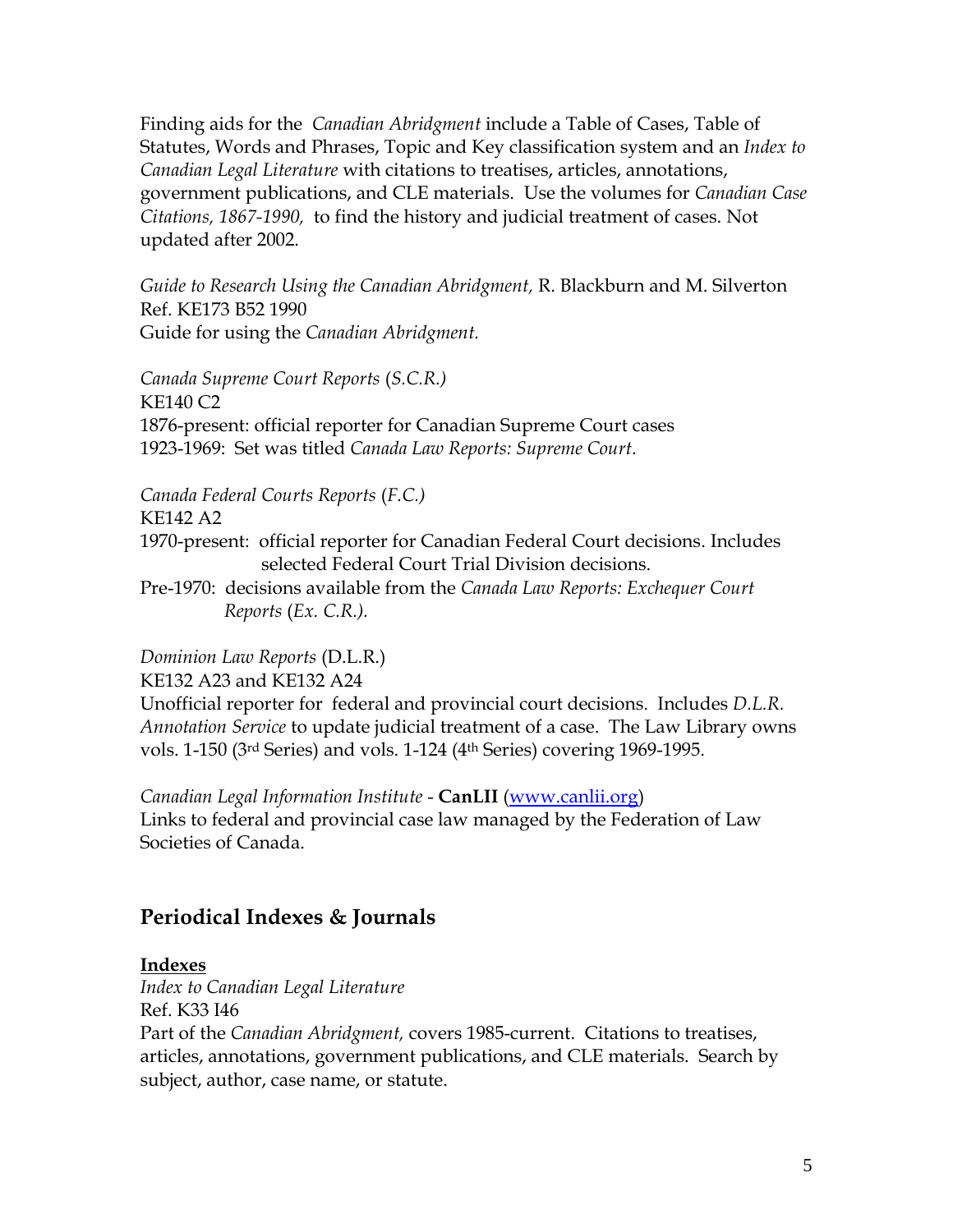*Index to Canadian Legal Periodical Literature*

Ref. K33 I45 The Law Library owns vols. covering 1967 – Sept. 1995. Search subject, author, title, table of cases or book review index.

*Index to Legal Periodicals & Books* Ref. KF33 I6

Contains some citations to Canadian journals and books. Search by author, subject, case name or statute.

### **Journals & Law Reviews**

*Alberta Law Review Canada – United States Law Journal Canadian Journal of Family Law Canadian Journal of Law & Jurisprudence Canadian Journal of Law & Society Canadian Journal of Women & the Law Canadian Tax Journal Constitutional FORUM Constitutionnel Manitoba Law Journal McGill Law Journal Osgoode Hall Law Journal Queen's Law Journal Review of Constitutional Studies Saskatchewan Law Review University of British Columbia Law Review University of Toronto Faculty of Law Review University of Toronto Law Journal*

# **Electronic Resources**

## **Fee-Based Databases**

*Westlaw* (passwords for College of Law students, faculty and staff only) Case law, federal and provincial legislation, law reviews, Abridgment, news, texts and treatises, directories, selected practice areas.

*LexisNexis* (passwords for College of Law students, faculty and staff only) Treaties and international agreements, case law, federal and provincial legislation and regulations, commentaries and treatises, journals, directories, emerging issues.